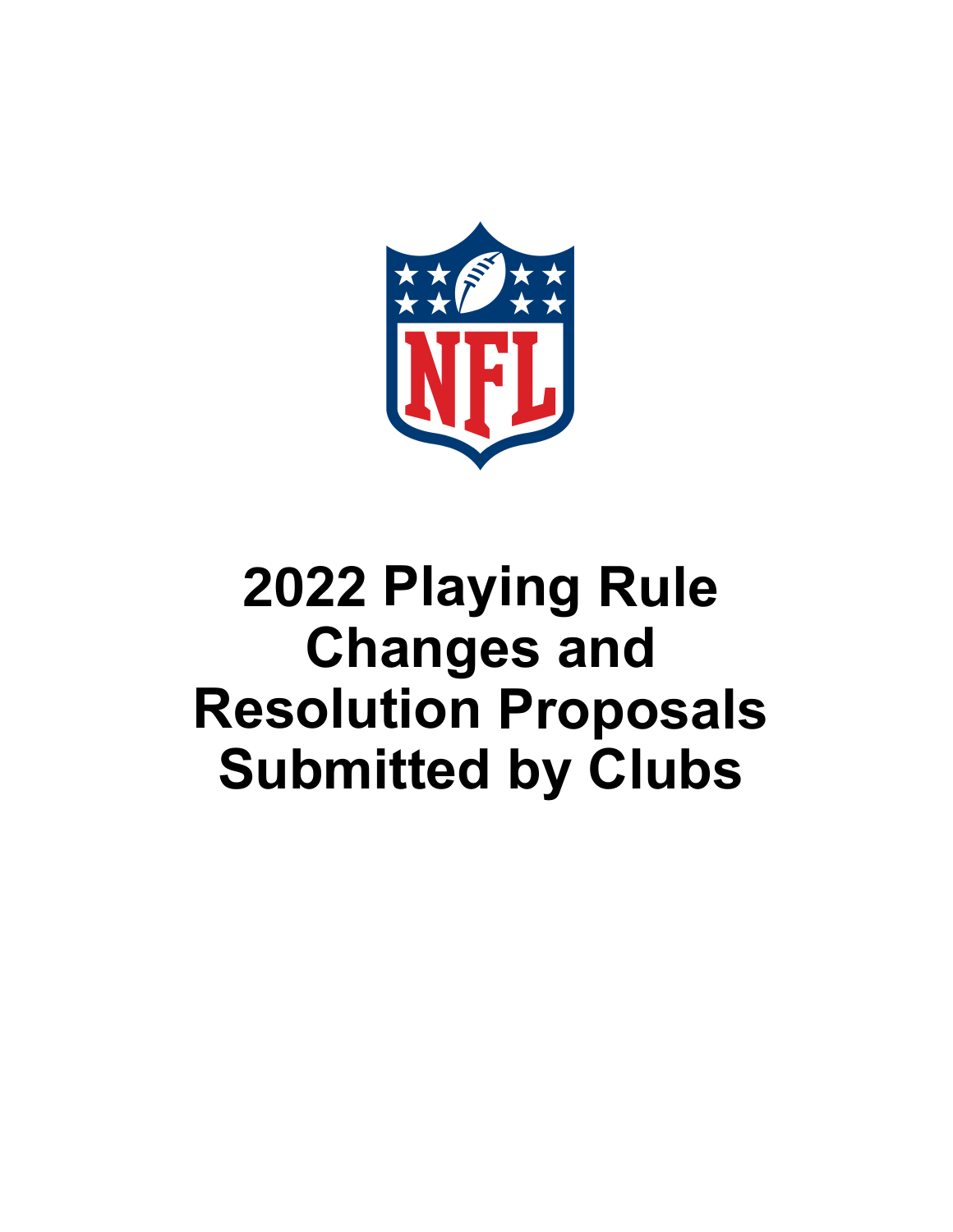# **2022 Club Playing Rule Proposals Summary**

- 1. By Indianapolis and Philadelphia; amends Rule 16, to allow both teams an opportunity to possess the ball in overtime.
- 2. By Tennessee; amends Rule 16, Section 1, Article 3, to allow both teams an opportunity to possess the ball in overtime unless the team with the first possession scores a touchdown and a successful two-point Try.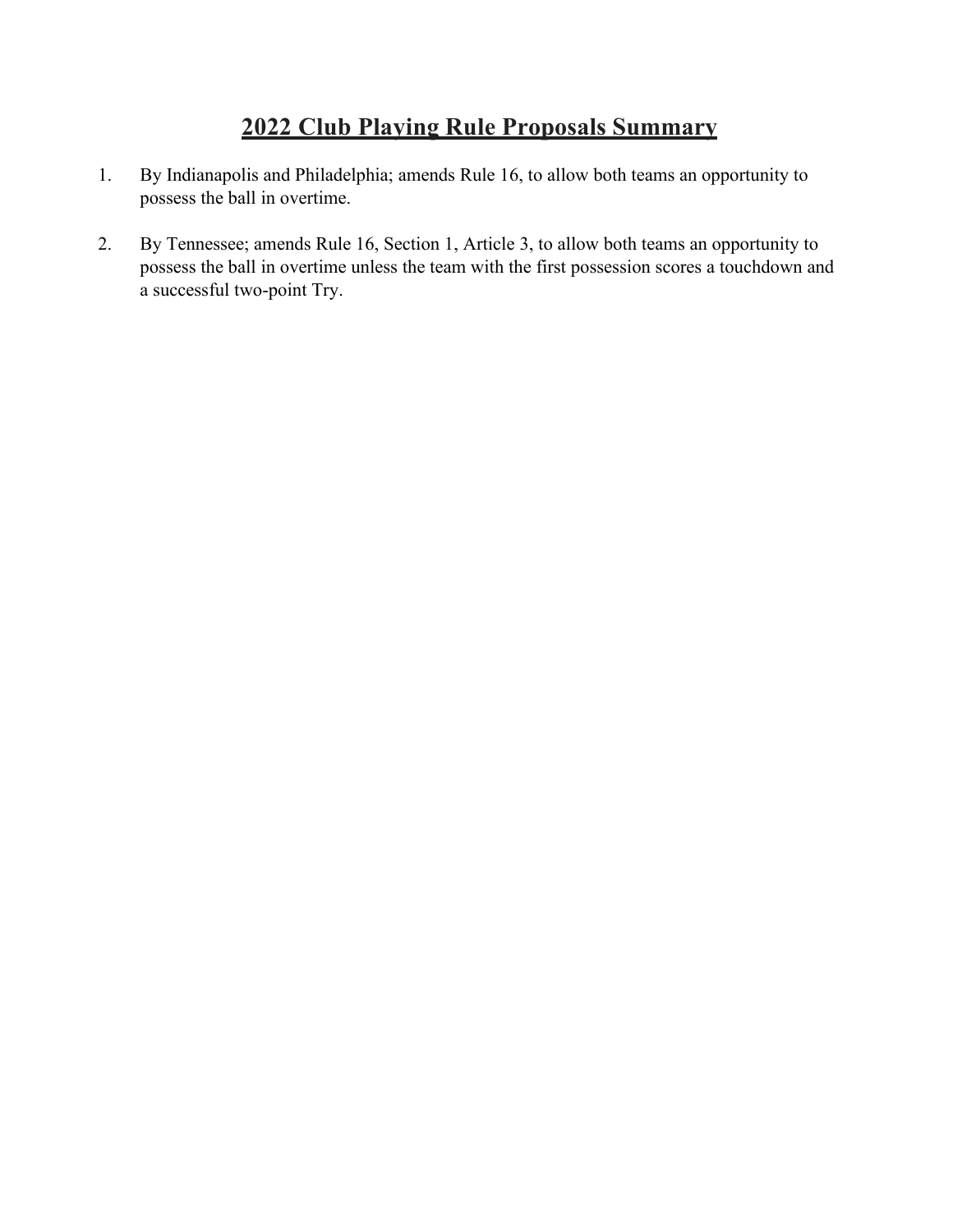## **2022 PLAYING RULE PROPOSAL NO. 1**

Amend Rule 16 (Overtime Procedures, pg. 69) (new language underlined, deleted language struck through):

## **SECTION 1 OVERTIME PROCEDURES**

**ARTICLE 1. SCORE TIED.** If the score is tied at the end of the regulation playing time of all regular season and postseason NFL games, a system of modified sudden-death overtime shall be in effect, pursuant to the following.

**ARTICLE 2. END OF REGULATION.** At the end of regulation playing time, the Referee shall immediately toss a coin at the center of the field, in accordance with rules pertaining to a usual pregame toss (4-2-2). The visiting team captain is to again call the toss.

**ARTICLE 3. EXTRA PERIOD.** Following an intermission of no more than three minutes after the end of the regular game, the extra period shall commence.

- (a) Subject to Article 4(a), both teams must have the opportunity to possess the ball at least once during the extra period, unless the team that receives the opening kickoff scores a touchdown on its initial possession, in which case it is the winner, or if the team kicking off to start the overtime period scores a safety on the receiving team's initial possession, in which case the team that kicked off is the winner. If a touchdown is scored, the game is over, and the Try is not attempted.
- (b) After each team has had an opportunity to possess the ball, if one team has more points than its opponent, then it is the winner. If the team that possesses the ball first does not score on its initial possession, the team next scoring by any method shall be the winner.
- (c) If the team that possesses the ball first does not score scores a field goal on its initial possession, or if the score is tied after each team has had its opportunity to possess the ball, the team next scoring by any method shall be the winner the other team (the second team) shall have the opportunity to possess the ball.
	- (1) If the second team scores a touchdown on its possession**,** it is the winner.
	- (2) If the second team scores a field goal on its possession, the team next scoring by any method shall be the winner.
	- (3) If the second team does not score on its possession, the game is over, and the first team is the winner, subject to (4) below.
	- (4) (1) If the second team loses possession by an interception or fumble, the down will be permitted to run to its conclusion, and all rules of the game will be enforced as customary, including awarding points scored by either team during the down. If the second team, after regaining possession, secres a touchdown on has more points than the first team after the down and subsequent try after regaining possession, it is the winner. Only fouls that require the down to be replayed, fouls that negate a score, or palpably unfair acts will be enforced.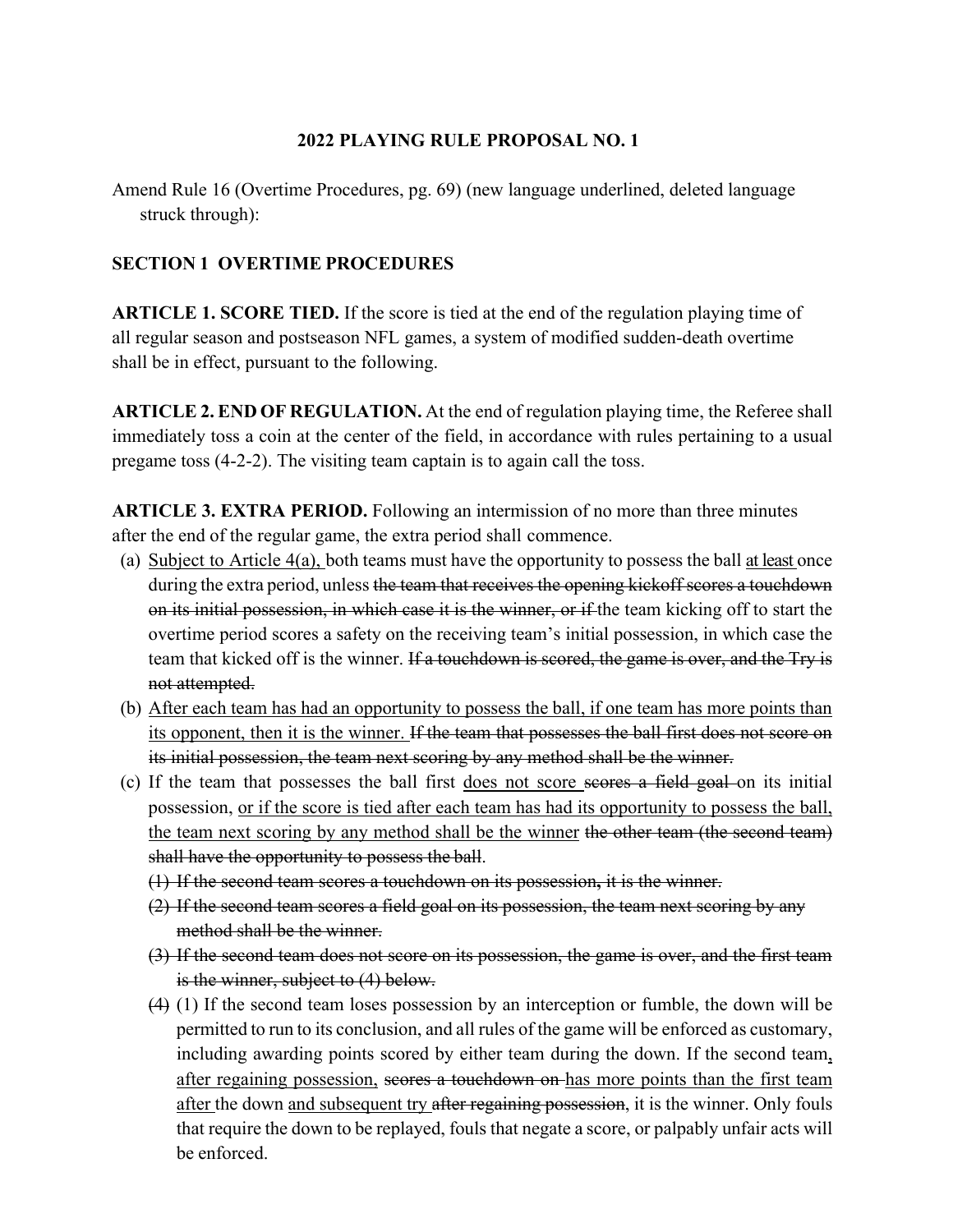#### *Notes:*

- *(1) In such situations, if the player who intercepts the pass or recovers the fumble goes to the ground and makes no effort to advance, the covering official will blow his whistle to end the game.*
- *(2) If the second team loses possession by an interception or fumble, but the first team committed a foul prior to the change of possession, the second team's possession has not legally ended, and the game cannot end on the down. However, in certain situations, the second team cannot decline the penalty and accept the result of the play, no matter how beneficial, because it would create a second possession for itself. It must accept the penalty enforcement, which will extend its initial possession.*
- *(3) The situation in (2) may also affect the team that receives the opening kickoff during its first possession. If there is a foul by the second team followed by a double change of possession, and the first team declines the penalty and accepts the result of the play, the second team has*  had its required possession, and the first team has possession of the ball for the second time *and needs only a field goal to win. However, if it accepts the penalty, it will extend its initial possession.*
- (d) A player is in possession when he is in firm grip and control of the ball inbounds (3-2-7). The defense gains possession when it catches, intercepts, or recovers a loose ball.
- (e) The opportunity to possess applies only during kicking plays. A kickoff is the opportunity to possess for the receiving team. If the kicking team legally recovers the kick, the receiving team is considered to have had its opportunity. A punt or field goal attempt that crosses the line of scrimmage and is muffed by the receiving team is considered to be an opportunity to possess for the receiving team. Normal touching rules by the kicking team apply.
- (f) All replay reviews will be initiated by the Replay Official. Coaches' challenges will not be allowed.

**ARTICLE 4. OVERTIME IN REGULAR SEASON.** The following shall apply to overtime games in the regular season.

- (a) There shall be a maximum of one 10-minute period, even if the second team has not had an opportunity to possess the ball or if its initial possession has not ended. If the score is tied at the end of the period, the game shall result in a tie.
- (b) Each team shall be entitled to two timeouts, and if there is an excess timeout, the usual rules shall apply (4-5). The general provisions for the fourth quarter of a game, including timing, shall apply.

**ARTICLE 5. OVERTIME IN POSTSEASON.** The following shall apply to overtime games in the postseason:

- (a) If the score is tied at the end of a 15-minute overtime period, or if the second team's initial possession has not ended, another overtime period will begin, and play will continue, regardless of how many 15-minute periods are necessary.
- (b) Between each overtime period, there shall be a two-minute intermission, but there shall be no halftime intermission after the second period. At the beginning of the third overtime period, the captain who lost the coin toss prior to the first overtime period shall have the first choice of the two privileges in 4-2-2, unless the team that won the coin toss deferred.
- (c) At the end of the first and third extra periods, etc., teams must change goals in accordance with 4- 2-3.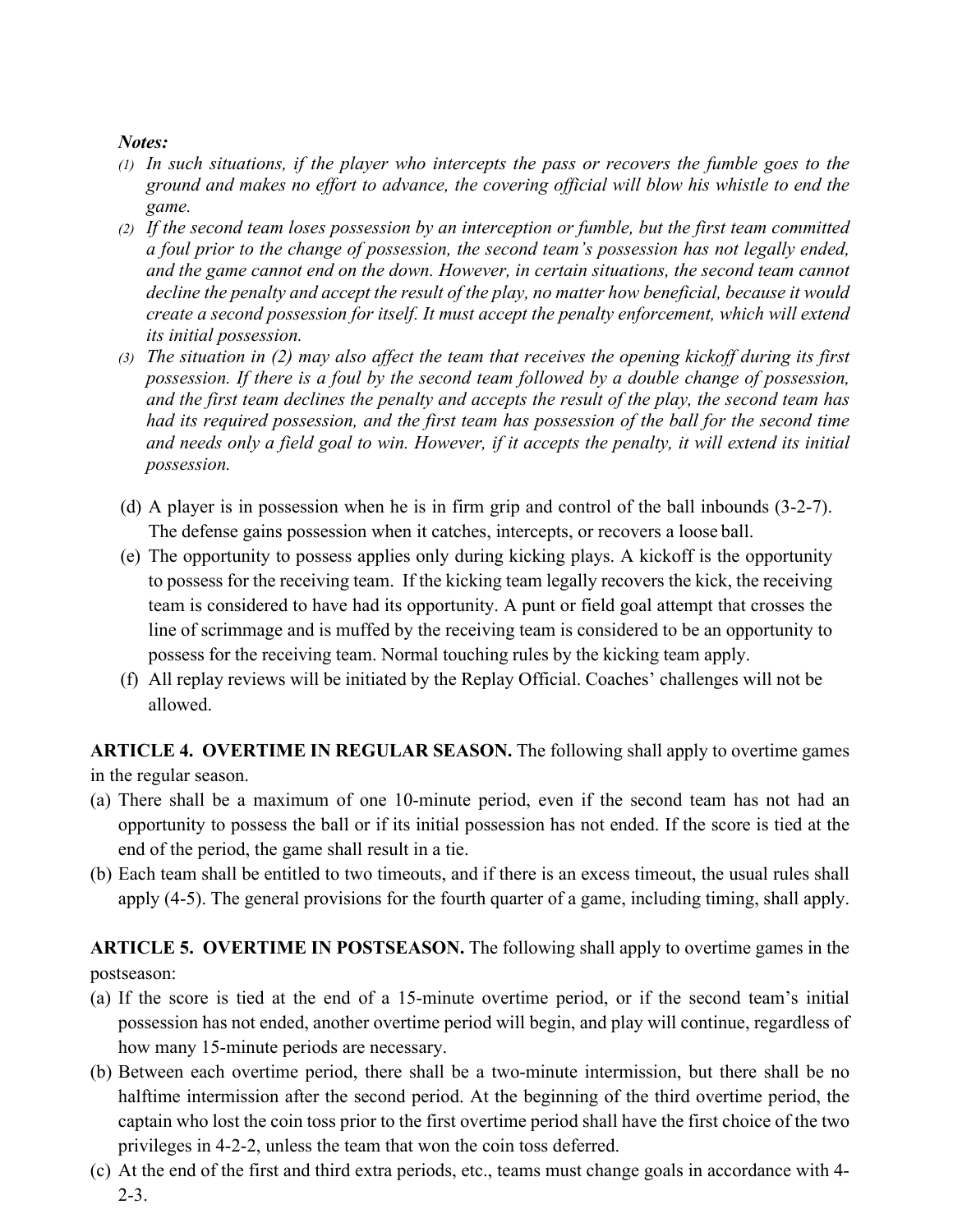- (d) Each team is entitled to three timeouts during a half. If there is an excess timeout, the usual rules shall apply (4-5).
- (e) At the end of a second overtime period, timing rules shall apply as at the end of the first half. At the end of a fourth overtime period, timing rules shall apply as at the end of the fourth quarter.
- (f) At the end of a fourth overtime period, there will be another coin toss pursuant to Section 1, Article 2, and play will continue until a winner is declared.

Submitted by Indianapolis and Philadelphia

*Effect:* Allows both teams an opportunity to possess the ball in overtime.

*Reason:* Competitive Equity.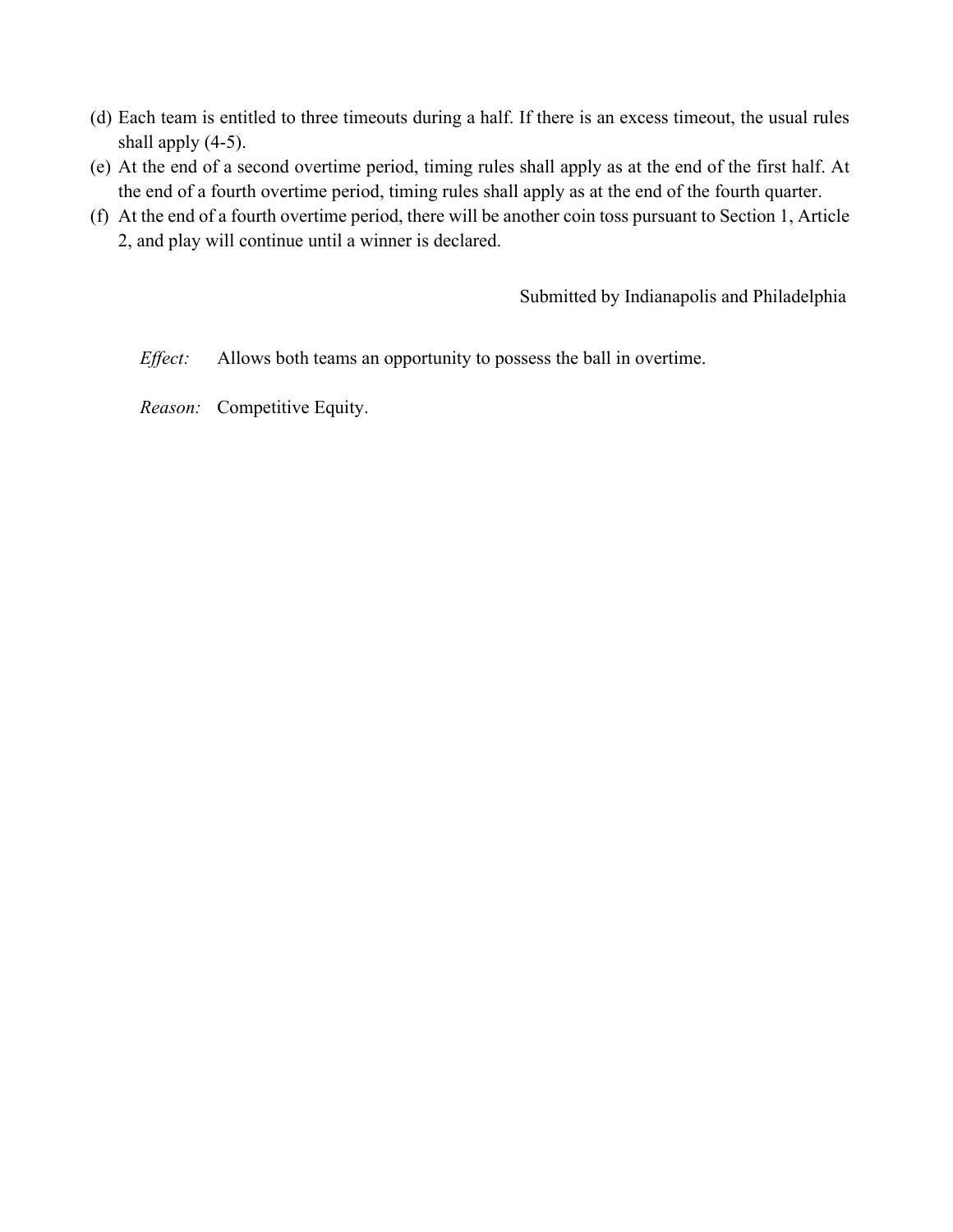#### **2022 PLAYING RULE PROPOSAL NO. 2**

Amend Rule 16, Section 1, Article 3 (Overtime Procedures, pg. 69) (new language underlined, deleted language struck through):

## **SECTION 1 OVERTIME PROCEDURES**

**ARTICLE 1. SCORE TIED.** If the score is tied at the end of the regulation playing time of all regular season and postseason NFL games, a system of modified sudden-death overtime shall be in effect, pursuant to the following.

**ARTICLE 2. END OF REGULATION.** At the end of regulation playing time, the Referee shall immediately toss a coin at the center of the field, in accordance with rules pertaining to a usual pregame toss (4-2-2). The visiting team captain is to again call the toss.

**ARTICLE 3. EXTRA PERIOD.** Following an intermission of no more than three minutes after the end of the regular game, the extra period shall commence.

- (a) Both teams must have the opportunity to possess the ball once during the extra period, unless the team that receives the opening kickoff scores a touchdown and a two-point Try on its initial possession, in which case it is the winner, or if the team kicking off to start the overtime period scores a safety on the receiving team's initial possession, in which case the team that kicked off is the winner. If a touchdown is scored, the game is over, and the Try is not attempted.
- (b) If the team that possesses the ball first does not score a touchdown and a two-point Try on its initial possession, the second team next scoring by any method shall be the winner shall have the opportunity to possess the ball. After each team has had an opportunity to possess the ball, if one team has more points than the other it is the winner.
- (c) If the team that possesses the ball first scores a field goal does not score on its initial possession, or if the score is tied after each team has had the opportunity to possess the ball, the team next scoring by any method shall be the winner the other team (the second team) shall have the opportunity to possess the ball.
	- (1) If the second team scores a touchdown on its possession, it is the winner.
	- (2) If the second team scores a field goal on its possession, the team next scoring by any method shall be the winner.
	- (3) If the second team does not score on its possession, the game is over, and the first team is the winner, subject to (4) below.

 $(4)(1)$  If the second team loses possession by an interception or fumble, the down will be permitted to run to its conclusion, and all rules of the game will be enforced as customary, including awarding points scored by either team during the down. If the second team scores a touchdown on the down after regaining possession, it is the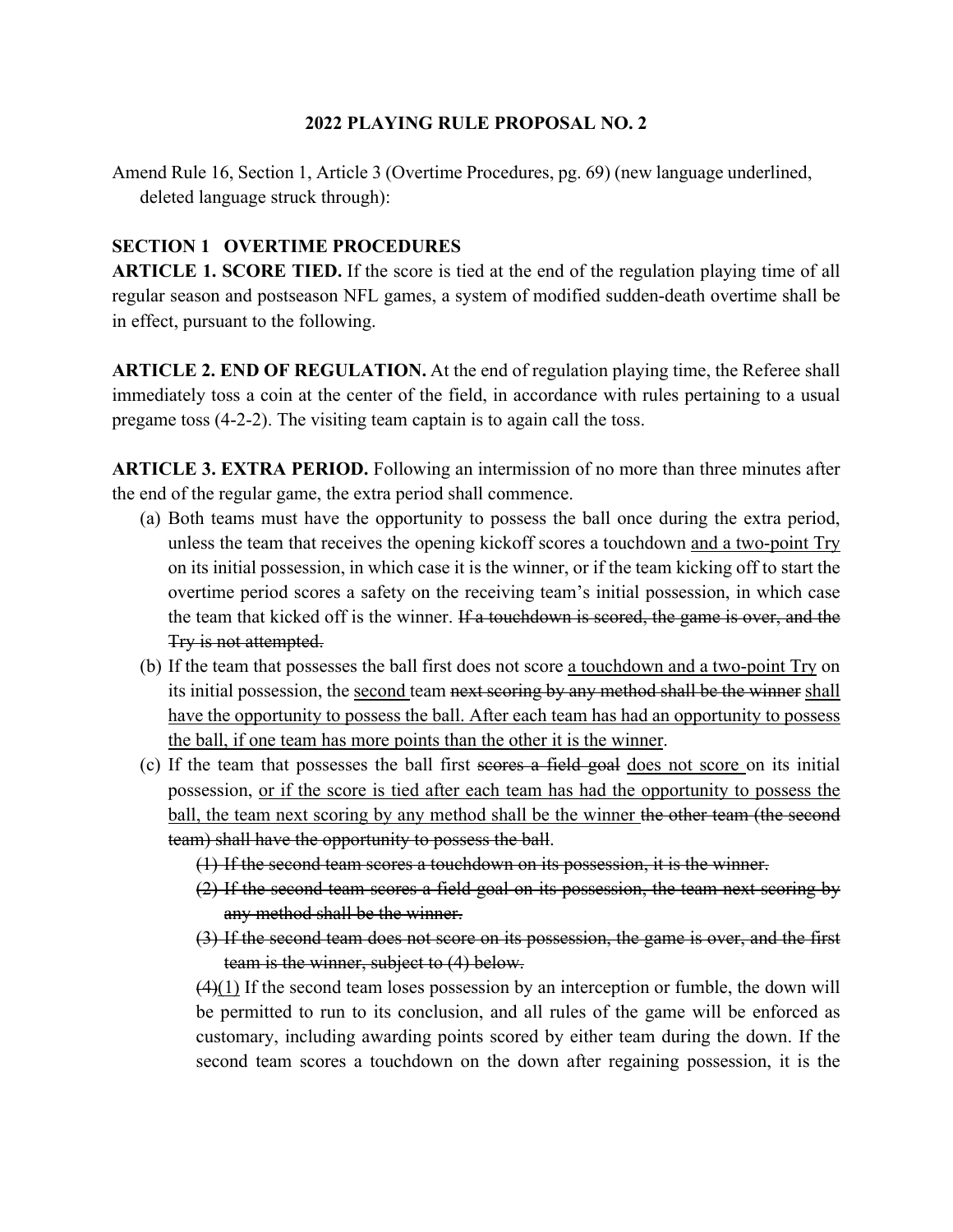winner. Only fouls that require the down to be replayed, fouls that negate a score, or palpably unfair acts will be enforced.

*Notes:*

- *(1) In such situations, if the player who intercepts the pass or recovers the fumble goes to the ground and makes no effort to advance, the covering official will blow his whistle to end the game.*
- *(2) If the second team loses possession by an interception or fumble, but the first team committed a foul prior to the change of possession, the second team's possession has not legally ended, and the game cannot end on the down. However, in certain situations, the second team cannot decline the penalty and accept the result of the play, no matter how beneficial, because it would create a second possession for itself.* It must accept the penalty enforcement, which will extend its initial *possession.*
- *(3) The situation in (2) may also affect the team that receives the opening kickoff during its first possession. If there is a foul by the second team followed by a double change of possession, and the first team declines the penalty and accepts the result of the play, the second team has had its required possession, and the first team has possession of the ball for the second time and needs only a field goal to win. However, if it accepts the penalty, it will extend its initial possession.*
- (d) A player is in possession when he is in firm grip and control of the ball inbounds (3-2-7). The defense gains possession when it catches, intercepts, or recovers a loose ball.
- (e) The opportunity to possess applies only during kicking plays. A kickoff is the opportunity to possess for the receiving team. If the kicking team legally recovers the kick, the receiving team is considered to have had its opportunity. A punt or field goal attempt that crosses the line of scrimmage and is muffed by the receiving team is considered to be an opportunity to possess for the receiving team. Normal touching rules by the kicking team apply.
- (f) All replay reviews will be initiated by the Replay Official. Coaches' challenges will not be allowed.

Submitted by Tennessee

- *Effect:* Permits both teams to possess the ball in overtime unless the team with the first possession scores a touchdown and a successful two-point Try.
- *Reason:* Competitive equity; fan engagement.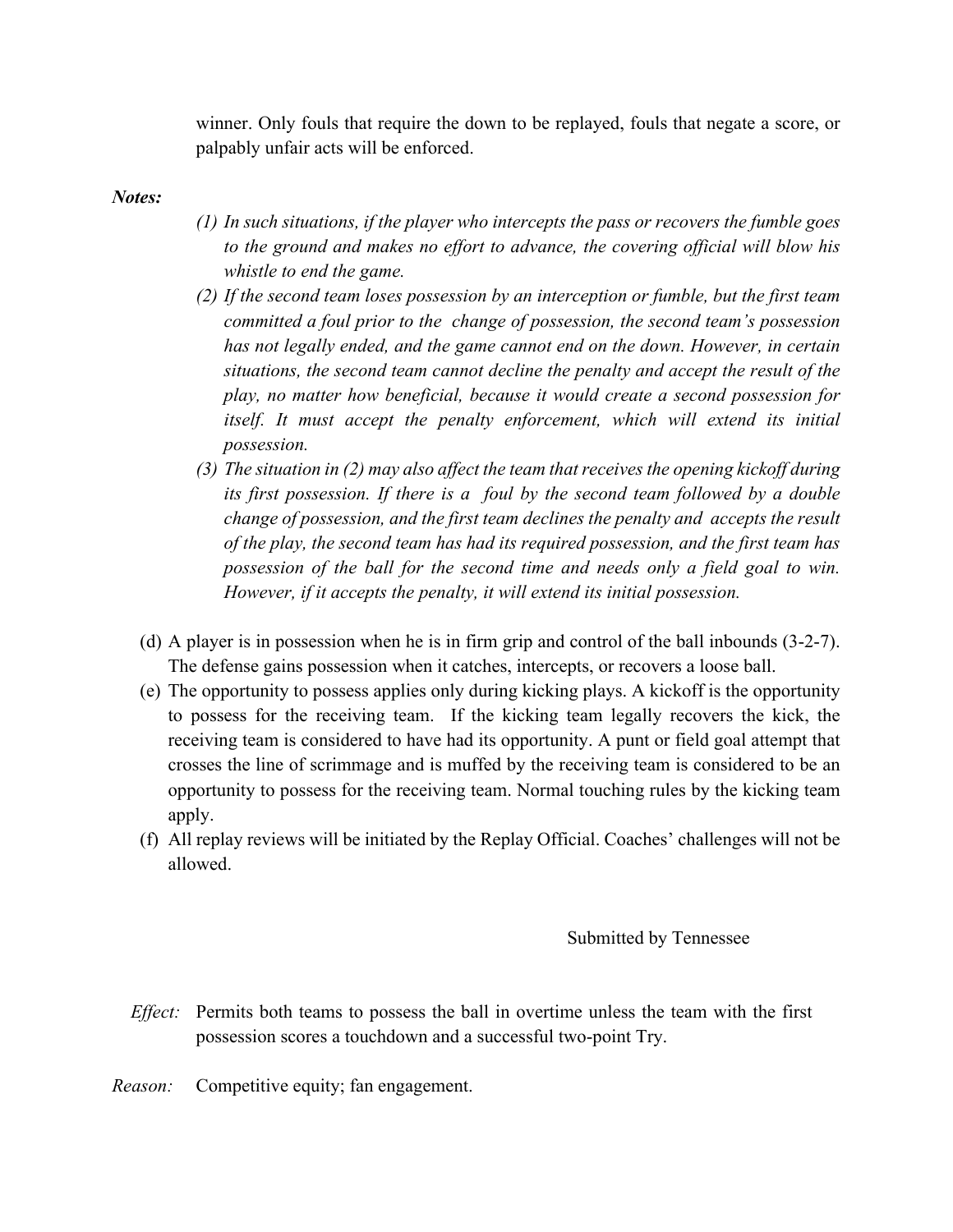# **2022 Club Resolutions Proposals Summary**

1. By Baltimore, Buffalo, Philadelphia, and Tampa Bay; amends the Anti-Tampering Policy, in regard to Secondary Football Executive positions, to allow the employer club the choice to retain its player personnel staff through the Annual Selection Meeting. After the selection meeting through June 30, the employer club is required to grant permission for another club to interview and hire a non-high-level executive or non-secondary football executive for a secondary football executive position.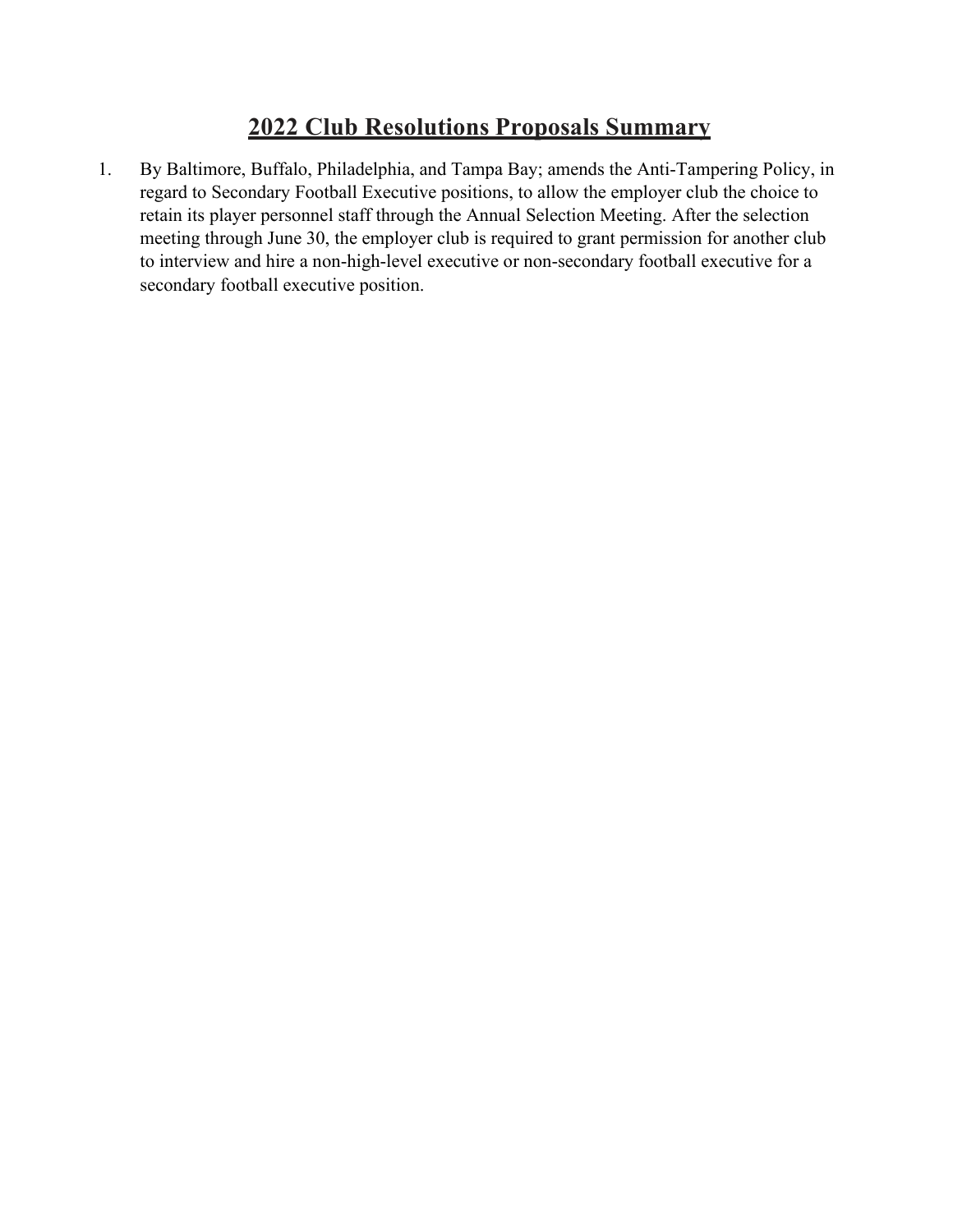#### **2022 RESOLUTION G-1**

*Whereas,* the NFL's Anti-Tampering Policy provides to strike a balance between protecting member clubs' rights and investment in their employees, protecting the integrity of the game, preserving competitive balance among member clubs, promoting employee loyalty and maintaining the organizational stability of employer clubs during the playing season, while also providing realistic advancement opportunities for employees if other clubs desire their services; and

*Whereas,* the NFL's Anti-Tampering Policy requires employer clubs to permit employees under contract to be interviewed and hired by another club for a Secondary Football Executive Position through March 1 of any year,

Be it *Resolved*, that the Anti-Tampering Policy (Section 4j(3)(ii)) will be amended to reflect the following change pertaining to Secondary Football Executives:

c. **Interview Restrictions.** If a club wishes to discuss its Secondary Football Executive position with a non-High-Level Club Employee or a non-Secondary Football Executive whose club's playing season (excluding Pro Bowl) has concluded, and who is under contract to such club, the employer club is under no obligation to grant such permission through the day after the conclusion of the Annual Selection Meeting, but it may be voluntarily granted at the employer club's discretion. is required to permit the employee to discuss and accept such employment through March 1 of any year.

After March 1 through the day after the conclusion of the Annual Selection Meeting, the employer club is under no obligation to grant such permission, but it may be voluntarily granted at the employer club's discretion during this period.

Beginning the day after the conclusion of the Annual Selection Meeting through June 30, the employer club is required to permit the employee to discuss and accept such employment.

See Postseason Procedures in Section 4(j)(4) below

Submitted by Baltimore, Buffalo, Philadelphia, and Tampa Bay